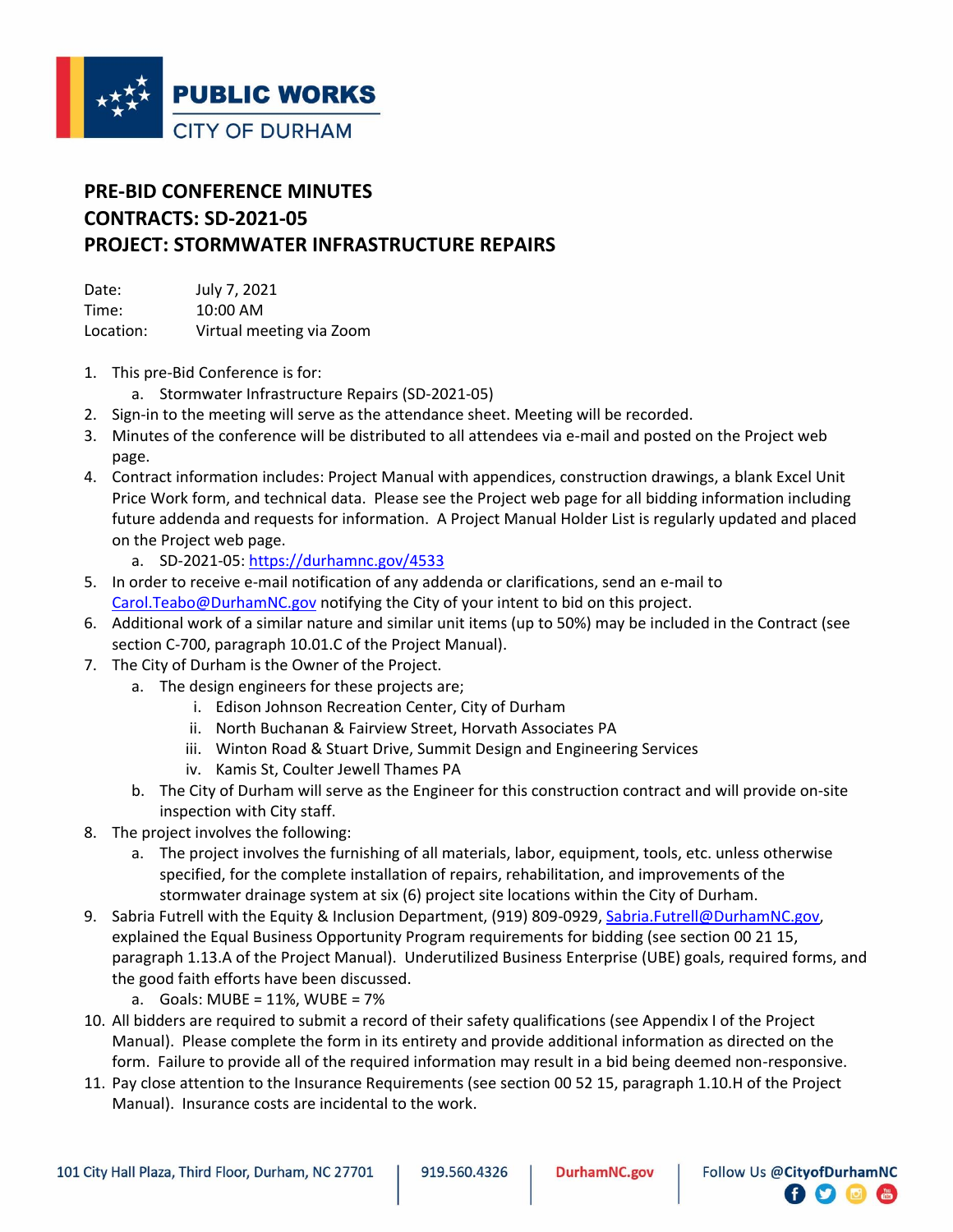- 12. A blank Excel Unit Price Work form may be found on the Project web site for inclusion in Bids. It is the Bidder's responsibility to ensure all items in the Unit Price Work form are correct.
- 13. The Real Estate Division of the General Services Department is in the process of acquiring permanent and temporary construction easements for this Work.
- 14. Addendum No. 1 outlines the following changes:
	- a. The Bid Opening time has changed from 10:00AM to 11:00AM. The day remains the same, July 21, 2021. Please note this time change in your calendars.
	- b. An additional project will be added to the contract: West Club Blvd Culvert Replacement (ROW-192). The construction drawings, project manual and blank unit price work form will be updated and posted on the project web page to reflect these changes later today.
- 15. The City of Durham is open to negotiate individual start times for each Work Site. Work Sites are required to be completed within the following timeframes from the site-specific negotiated Notice to Proceed date:
	- a. Edison Johnson Rec Center Stormwater Pipe Repairs (COP-127) 60 calendar days
	- b. North Buchanan Boulevard Storm Replacement (PDAP-046) 90 calendar days
	- c. Winton Road Pipe Network Replacement (PDAP-041) 90 calendar days
	- d. Fairview Street Storm Replacement (PDAP-063) 90 calendar days
	- e. Stuart Drive Pipe Network Replacement (PDAP-069) 90 calendar days
	- f. Kamis Street Drainage Plan (PDAP-079) 90 calendar days
- 16. The City of Durham requires the Project to be completed in 540 calendar days from execution of Agreement.
- 17. Substantial Completion is expected within 30-calendar days of Final Completion.
- 18. Contractor shall use the City's contract managing program, PDRx, during the execution of the Contract. This software is web based and administered by the City. There is no charge to the Contractor and training will be provided.
- 19. Any errors or omissions discovered in the Project Manuals or Construction Drawings should be brought to the attention of the Engineer and the City in writing.
- 20. All questions or requests for information must be submitted by 5:00 PM, Tuesday, July 13, 2021. No addenda will be issued after Wednesday, July 14, 2021.
- 21. Compile Bid packages carefully. Include all of the required items. Submit bid packages prior to the Bid Opening on Wednesday, July 21, 2021 at 11:00 AM to be held in the PWOC training room located at 1100 MLK Jr. Pkwy. The Bid Opening may be extended if there is a significant addendum issued.
- 22. Submission of Bids:
	- a. Electronic Bids will be accepted due to the COVID-19 pandemic. The Bid should consist of a single PDF document containing all required bid forms and documentation. An email including the Electronic Bid shall be titled "BID ENCLOSED- STORMWATER INFRASTRUCTURE REPAIRS SD-2021-05" and be emailed to Carol. Teabo@durhamnc.gov prior to the time listed in the Agreement and Invitation to Bid. Only emails sent and time stamped prior to the bid opening will be considered valid bids. Electronic Bid PDFs shall be password protected and emails shall include a contact number and email of the representative that will be available during the bid opening. The individual will be called and asked during the meeting to provide the password. Failure to provide the password during the bid opening may result in the bid opening being declared unacceptable. If the Bidder chooses delivery via email, the City of Durham assumes no responsibility for ensuring delivery and receipt prior to Bid Opening.
	- b. Mailed Bids will be accepted at the City Hall address in Section 00 21 15 until 5:00 PM, July 20, 2021.
	- c. Hand-delivered Bids will be accepted at the bid opening no later than the established time.
- 23. Carol Teabo will serve as the project manager. Office phone number is (919) 560-4326, ext. 30389, mobile is (919) 907-9572, and e-mail i[s Carol.Teabo@DurhamNC.gov](mailto:Carol.Teabo@DurhamNC.gov)

日り回信